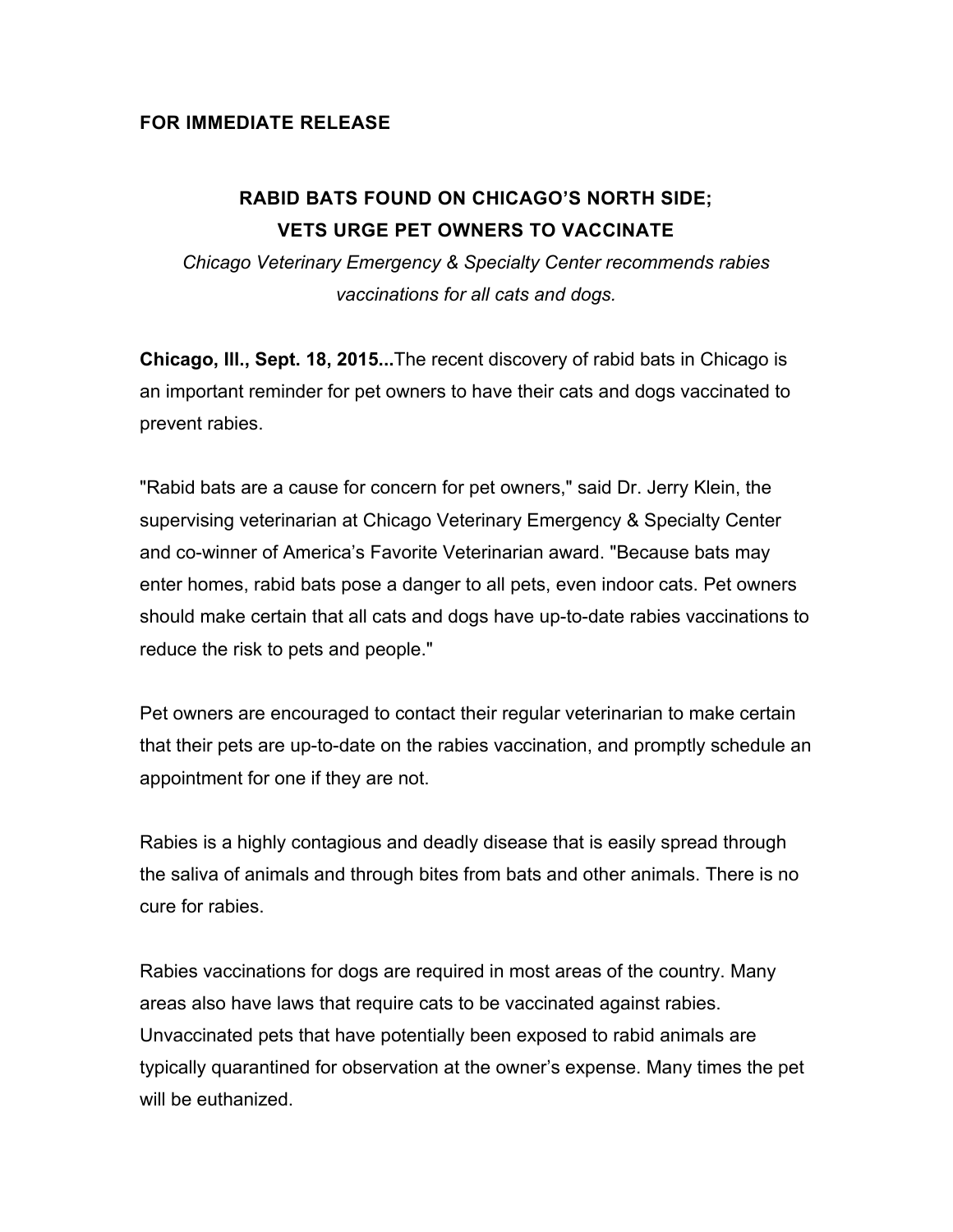"We want to remind everyone to never touch a wild animal and never let their pet touch a wild animal as rabies is easily spread," said Dr. Klein. "It's important to remind children of this danger as well." Anyone encountering a wild animal that appears sickly or fails to move away from them should contact their city's animal care and control facility immediately to have the wild animal removed.

## **About Chicago Veterinary Emergency and Specialty Center**

## **(www.ChicagoPetEmergency.com)**

Chicago Veterinary Emergency & Specialty Center provides advanced emergency, critical and specialty care for cats and dogs. Each year, the center treats more than 11,000 cats and dogs in its emergency room, and thousands more are cared for by veterinary specialists.

Staffed by highly trained specialists and equipped with the latest technology, Chicago Veterinary Emergency & Specialty Center is always open – 24 hours. In addition to emergency veterinarians and staff, the facility offers board-certified veterinarians who specialize in cardiology, dentistry, dermatology, diagnostic imaging, internal medicine, neurology, oncology, ophthalmology and surgery. This state-of-the-art facility includes ultrasound and MRI equipment, specialized surgical suites, a blood bank, specialized oxygen cages, heart monitors and more. A cancer and rehabilitation center is located across the street. Chicago Veterinary Emergency & Specialty Center has been providing emergency care for cats and dogs since 1978.

**MEDIA CONTACT Virginia V. Mann Virginia V. Mann, Etc. 312-420-3344 virginia@virginiamann.com**

**Media Availability**